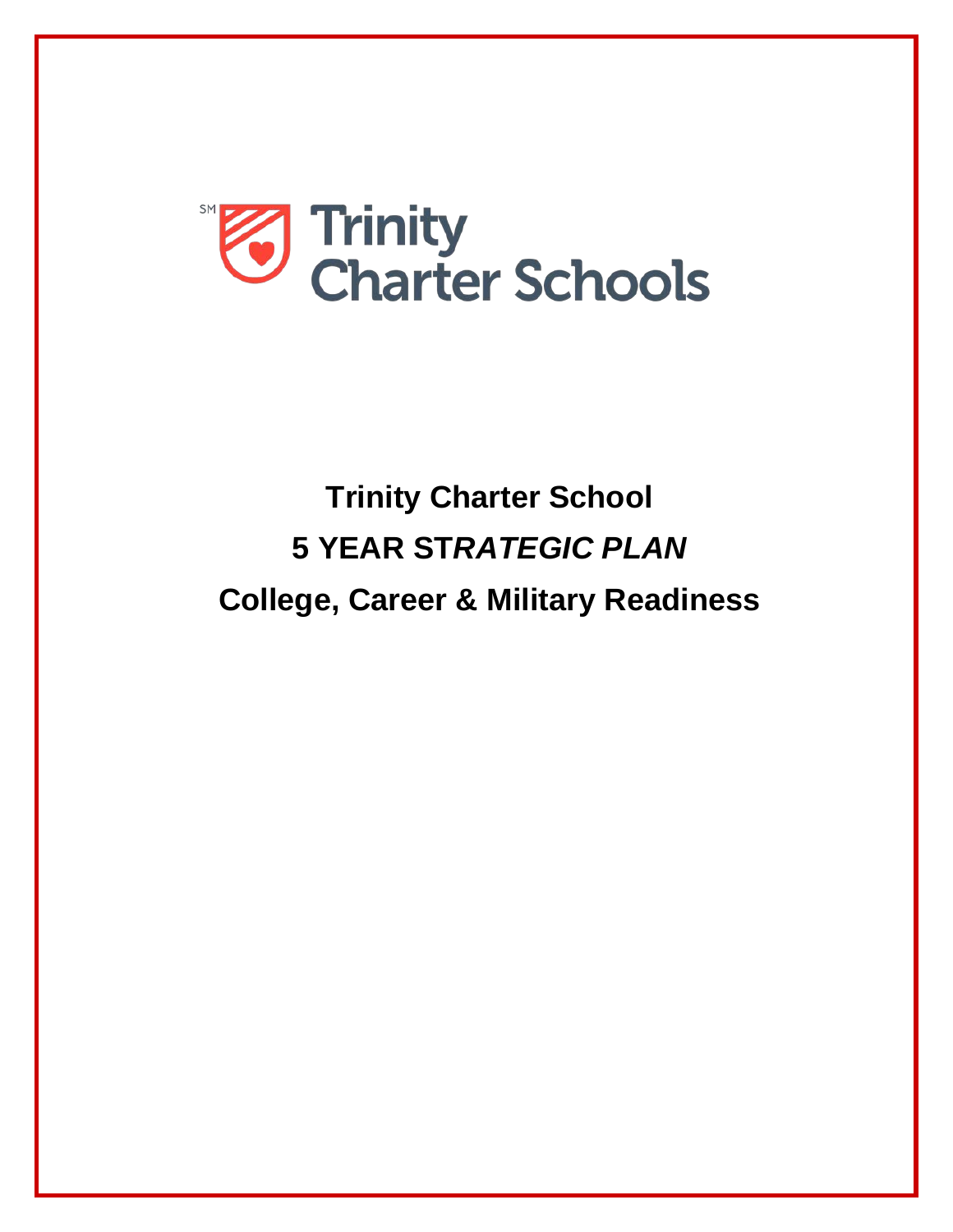### **CCMR Goals and Action Plan**

#### **Goal 1:**

#### *To create a community culture of college, career, and military readiness mindset, promoting post-secondary plans for all students.*

#### Action strategies:

Use of *Transition Planning Program* to provide students with a plan of action to follow with a strong framework that will allow students to explore interest, values, skills, and post-secondary learning.

Increase effective communications to students, parents and local organizations the value, necessity and significance for all students to have an intentional plan beyond high school for post-secondary learning.

Use Student-led Conferences, parent meetings, student assemblies to communicate CCMR related information and promote student achievements and accomplishments and career projections and pathways for students' futures.

Invite industry and community leaderships to be guest speakers for students and parent meetings.

#### **Goal 2:**

#### *Increase educators' awareness, understanding and knowledge of incorporating CCMR goals into curriculum and learning outcomes.*

Action strategies:

Provide teachers effective professional development that targets relationships between academic progress and holistic student outcomes for graduation and post-secondary goals.

Discuss ways for campuses to build student motivation and relevance to education as it relates to real life applications and future goals for students, through PLC training and modeling.

#### *Goal 3: Increase the amount of students that meet the threshold for CCMR components.*

#### Action strategies:

Use media stream accounts and facts of Career and Technology pathways that include salaries, trends and future projections for students.

Have junior high career exploration fairs to peak interest and promote long term future goals.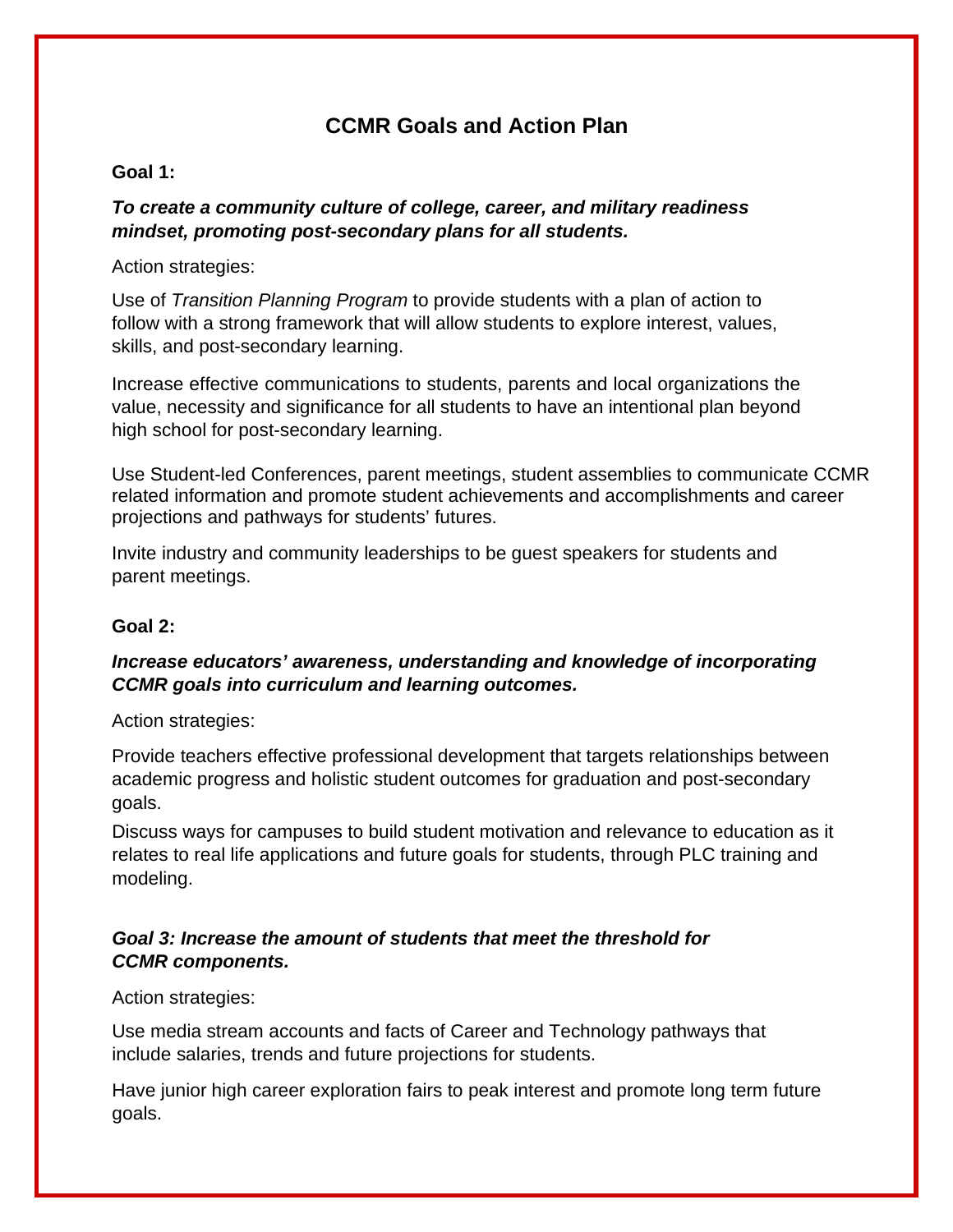Provide parents with military advantages of enlistments and benefits for students connected to college and career pathways.

Offer ASVAB testing at all campuses to encourage students to understand their talents and skills that would encourage a military pathway as a post-secondary plan.

Promote student acquisition of industry certifications.

Increase the number of students enrolled in CTE courses using the district's online curriculum program.

Utilize district's diagnostic program to monitor student Lexile reading levels every nine weeks to determine college readiness.

#### **Goal 4:**

#### **Increase proficiency in Early Childhood literacy and mathematics.**

Utilize district's current diagnostic program to monitor student's growth using quantile regression techniques which compares student growth from one period to the other.

#### **Year One 2020-2021 Timeline:**

- $\triangleright$  August:
	- Establish a plan to implement *Transition Planning Program* into secondary learning environments.
	- Begin student survey and Transition Planning/career exploration assessments.
	- Established FAFSA protocols with campus administrators.
- $\triangleright$  September:
	- Develop course list with industry-based certifications.
	- Continue student survey and Transition Planning/career exploration assessments.
	- Complete Renaissance Learning diagnostic testing.
	- Complete Achieve 3000 lexile level assessments.
	- Professional Development provided for transition planning for students.
- October:
	- Develop plan for documentation for any Military letters of enlistment.
	- Calendar SAT/ACT testing with students
	- Professional Development provided for transition planning for students.
	- Inform parent, family, and community members of CCMR program planning.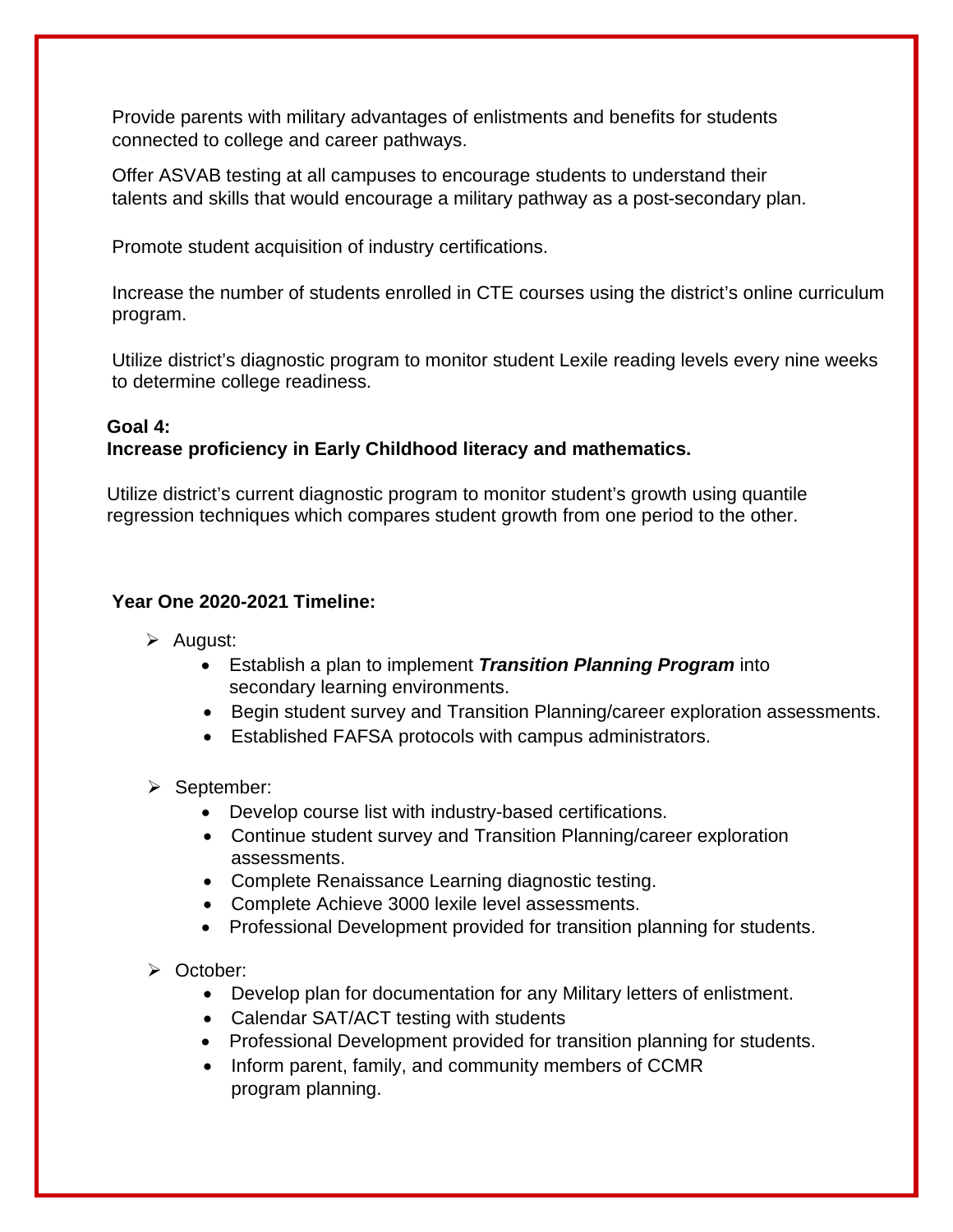- > November December:
	- Organize "Career Fair"
	- Inform parent, family, and community members of CCMR program planning (if not previously completed).
	- Organize Mid-year Student-led Conferences to showcase learning and CCMR planning.

#### > January:

- Professional Development provided for transition planning for students.
- Develop a plan for Seniors to set up Account in *Apply Texas*
- Ensure all students have completed transition planning assessment.
- Establish a plan for Seniors to complete FAFSA application

#### $\triangleright$  February

- Inform parents of Spring ASVAB testing.
- Begin preparing students for ASVAB testing.
- $\triangleright$  March
	- All 11<sup>th</sup> grade students will have been reviewed for CCMR indicators in preparation for Master Schedule next year.
	- Provide opportunity for parents to engage in student college, career and/or military planning activity.
- $\triangleright$  April
	- Ensure PEIMS coding are in alignment for CCMR indicators and to gather documentation for any Military letters of enlistment.
	- Organize Mid-year Student-led Conferences to showcase learning and CCMR planning.
- $\triangleright$  May
	- Ensure all senior graduates will have applied for FAFSA
	- Ensure all Seniors will have created a profile in Apply Texas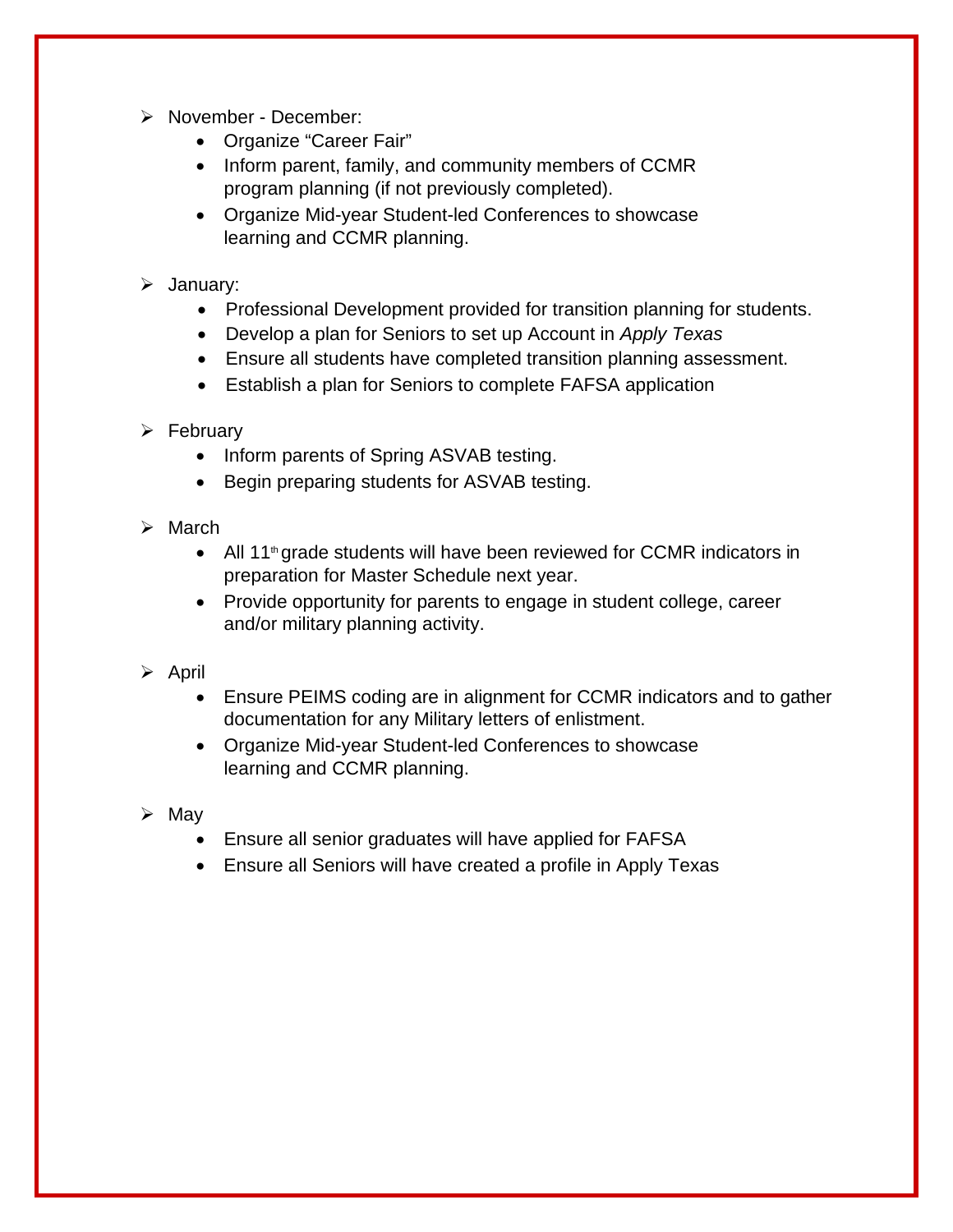## 2020-2021 CCMR Indicators

| <b>Advanced Placement Exam</b> | • Must score a 3 or above                                                                                                                                                                                                                     |
|--------------------------------|-----------------------------------------------------------------------------------------------------------------------------------------------------------------------------------------------------------------------------------------------|
| SAT, ACT & TSIA                | • SAT: >=480 Reading/Writing- >=530 Math<br>• ACT: >=19 English & >=23 Composite- >=19 Math & >=23 Composite<br>• TSIA: >=351 Reading & >= 350 Math                                                                                           |
| <b>Dual Credit Courses</b>     | At least 3 hours in ELA/Math or 9 hours in any subject                                                                                                                                                                                        |
| <b>College Prep Course</b>     | Must be aligned with higher institution college.                                                                                                                                                                                              |
| <b>CTE Certification</b>       | · Graduate who successfully completes approved Industry Certification.                                                                                                                                                                        |
| <b>Military Enlistment</b>     | Documentation must be completed that proves student signed and<br>dated a form showing he/she has enlisted or intends to enlist. Such<br>evidence may be provided in an exit survey, a recruitment letter that<br>supports coding such proof. |
| <b>IEP Workforce Readiness</b> | Full -Time Employment Pass/Participated EOC or ALT 2+<br>*Demonstrated Mastery of Specific Employability and Self-Help Skills<br>Pass/Participated EOC or ALT 2                                                                               |

Resources:

Industry-based certifications: [https://tea.texas.gov/academics/college-career-and-military-prep/career-and-technical](https://tea.texas.gov/academics/college-career-and-military-prep/career-and-technical-education/industry-based-certification-resources)[education/industry-based-certification-resources](https://tea.texas.gov/academics/college-career-and-military-prep/career-and-technical-education/industry-based-certification-resources)

List of Advanced course: [https://tea.texas.gov/sites/default/files/CTE\\_Courses\\_Aligned\\_IBC.pdf](https://tea.texas.gov/sites/default/files/CTE_Courses_Aligned_IBC.pdf)